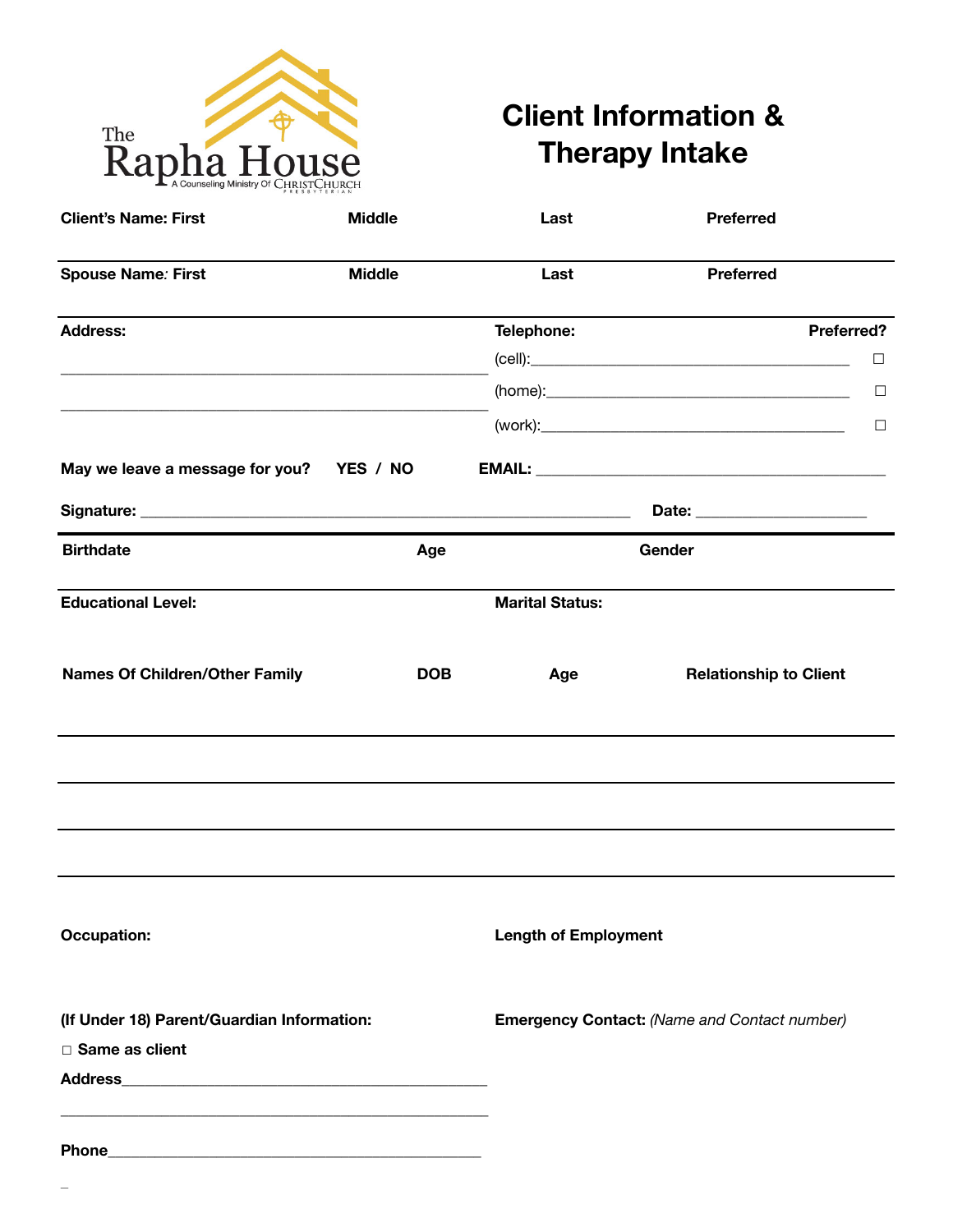| Are you currently under a physician's care for physical |
|---------------------------------------------------------|
| problems? (circle one) YES / NO                         |

If yes, Explain? Any Medications?

**Name/Telephone of Family physician:**

**Previous or Current Counseling:** (circle one) **YES / NO** (if so where?)

**Have you Been Referred to This Agency?** (circle one) **YES / NO**

If so, by who?

**INSURANCE INFORMATION:** (self-pay clients may skip this section)

**Group # \_\_\_\_\_\_\_\_\_\_\_\_\_\_\_\_\_\_\_\_\_\_\_\_\_\_\_\_\_\_\_\_\_\_\_\_ Insurance Address:** 

**Primary Insurance Provider: \_\_\_\_\_\_\_\_\_\_\_\_\_\_\_\_\_\_\_\_\_\_\_\_\_\_\_\_\_\_\_\_\_\_\_\_\_\_\_\_\_\_\_\_\_\_\_\_\_\_\_\_\_\_\_\_\_\_\_\_\_\_\_\_\_\_\_\_\_\_\_\_\_\_\_\_\_\_\_** 

**ID #**  $\blacksquare$ 

*If covered under the policy of a spouse, parent or legal guardian, or someone else, please tell us about them. Claims cannot be filed without complete information. Please provide a copy of the insurance card.*

**\_\_\_\_\_\_\_\_\_\_\_\_\_\_\_\_\_\_\_\_\_\_\_\_\_\_\_\_\_\_\_\_\_\_\_\_\_\_\_\_\_\_\_\_\_\_\_\_\_\_\_\_\_\_\_\_\_\_\_\_\_\_\_\_\_\_\_\_\_\_\_\_\_\_\_\_\_\_\_\_\_\_\_\_\_\_\_\_\_\_\_\_\_\_\_\_\_\_\_\_\_\_ \_\_\_\_\_\_\_\_\_\_\_\_\_\_\_\_\_\_\_\_\_\_\_\_\_\_\_\_\_\_\_\_\_\_\_\_\_\_\_\_\_\_\_\_\_\_\_\_\_\_\_\_\_\_\_\_\_\_\_\_\_\_\_\_\_\_\_\_\_\_\_\_\_\_\_\_\_\_\_\_\_\_\_\_\_\_\_\_\_\_\_\_\_\_\_\_\_\_\_\_\_\_ \_\_\_\_\_\_\_\_\_\_\_\_\_\_\_\_\_\_\_\_\_\_\_\_\_\_\_\_\_\_\_\_\_\_\_\_\_\_\_\_\_\_\_\_\_\_\_\_\_\_\_\_\_\_\_\_\_\_\_\_\_\_\_\_\_\_\_\_\_\_\_\_\_\_\_\_\_\_\_\_\_\_\_\_\_\_\_\_\_\_\_\_\_\_\_\_\_\_\_\_\_\_**

**Insured's Name: Date of Birth: \_\_\_\_\_\_\_\_\_\_\_\_\_\_\_\_\_\_\_\_\_\_\_\_\_\_\_\_\_\_\_\_\_\_\_\_\_**

**Address:** ☐ **same as client** 

**\_\_\_\_\_\_\_\_\_\_\_\_\_\_\_\_\_\_\_\_\_\_\_\_\_\_\_\_\_\_\_\_\_\_\_\_\_\_\_\_\_\_\_\_\_\_\_\_\_\_\_**

**\_\_\_\_\_\_\_\_\_\_\_\_\_\_\_\_\_\_\_\_\_\_\_\_\_\_\_\_\_\_\_\_\_\_\_\_\_\_\_\_\_\_\_\_\_\_\_\_\_\_\_**

**Insurance Phone: \_\_\_\_\_\_\_\_\_\_\_\_\_\_\_\_\_\_\_\_\_\_\_\_\_\_\_\_\_\_\_\_\_**

**Insured Employer Name:** 

**Please describe your reason for seeking counseling?**

**\_\_\_\_\_\_\_\_\_\_\_\_\_\_\_\_\_\_\_\_\_\_\_\_\_\_\_\_\_\_\_\_\_\_\_\_\_\_\_\_\_\_\_\_\_\_\_\_\_\_\_** 

**\_\_\_\_\_\_\_\_\_\_\_\_\_\_\_\_\_\_\_\_\_\_\_\_\_\_\_\_\_\_\_\_\_\_\_\_\_\_\_\_\_\_\_\_\_\_\_\_\_\_\_**

**How important are spiritual/religious issues to you? (circle one)**

| Not at all | <b>Average Importance</b> | <b>Very Important</b> |  |  |
|------------|---------------------------|-----------------------|--|--|
|            |                           |                       |  |  |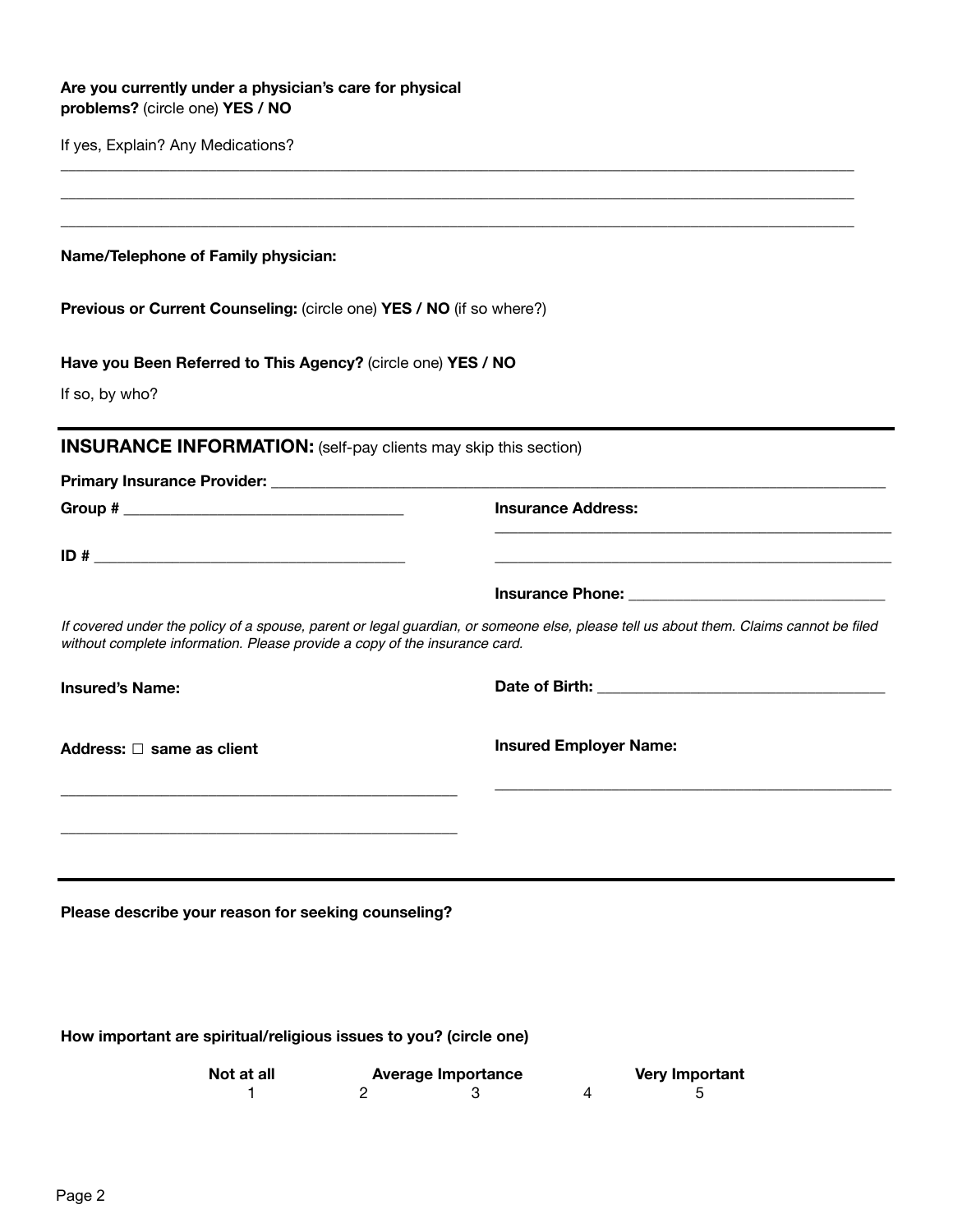## **PLEASE CHECK ALL THAT APPLY & CIRCLE THE MAIN PROBLEM:**

| <b>DIFFICULTY WITH:</b>      | <b>NOW</b> | <b>PAST</b> | <b>DIFFICULTY WITH:</b>             | <b>NOW</b> | <b>PAST</b> | <b>DIFFICULTY WITH:</b>         | <b>NOW PAST</b> |        |
|------------------------------|------------|-------------|-------------------------------------|------------|-------------|---------------------------------|-----------------|--------|
| Anxiety                      | П          | □           | People in General                   | $\Box$     | □           | Nausea                          | $\Box$          | □      |
| Depression                   | $\Box$     | $\Box$      | Parents                             | $\Box$     | $\Box$      | <b>Abdominal Distress</b>       | □               | $\Box$ |
| Mood Changes                 | $\Box$     | $\Box$      | Children                            | $\Box$     | $\Box$      | Fainting                        | $\Box$          | □      |
| Anger or Temper              | $\Box$     | $\Box$      | Marriage/Partnership                | $\Box$     | $\Box$      | <b>Dizziness</b>                | $\Box$          | $\Box$ |
| Panic                        | $\Box$     | $\Box$      | Friend(s)                           | $\Box$     | $\Box$      | Diarrhea                        | $\Box$          | $\Box$ |
| Fears                        | П          | $\Box$      | Co-Worker(s)                        | $\Box$     | $\Box$      | Shortness of Breath             | $\Box$          | $\Box$ |
| <b>Irritability</b>          | $\Box$     | $\Box$      | Employer                            | $\Box$     | $\Box$      | <b>Chest Pain</b>               | $\Box$          | $\Box$ |
| Concentration                | $\Box$     | $\Box$      | <b>Finances</b>                     | $\Box$     | $\Box$      | Lump in the Throat              | □               | $\Box$ |
| Headaches                    | $\Box$     | $\Box$      | Legal Problems                      | $\Box$     | $\Box$      | Sweating                        | $\Box$          | $\Box$ |
| Loss of Memory               | $\Box$     | $\Box$      | <b>Sexual Concerns</b>              | $\Box$     | $\Box$      | <b>Heart Palpitations</b>       | □               | $\Box$ |
| <b>Excessive Worry</b>       | $\Box$     | $\Box$      | History of Child Abuse              | $\Box$     | $\Box$      | Muscle Tension                  | $\Box$          | $\Box$ |
| <b>Feeling Manic</b>         | $\Box$     | $\Box$      | History of Sexual Abuse □           |            | $\Box$      | Pain in joints                  | $\Box$          | $\Box$ |
| <b>Trusting Others</b>       | $\Box$     | $\Box$      | Domestic Violence                   | $\Box$     | $\Box$      | Allergies                       | $\Box$          | $\Box$ |
| Communicating<br>with Others | П          | $\Box$      | Thoughts of Hurting<br>Someone Else | $\Box$     | $\Box$      | Often Make Careless<br>Mistakes | □               | $\Box$ |
| Drugs                        | □          | $\Box$      | <b>Hurting Self</b>                 | $\Box$     | $\Box$      | <b>Fidget Frequently</b>        | $\Box$          | $\Box$ |
| Alcohol                      | $\Box$     | $\Box$      | Thoughts of Suicide                 | $\Box$     | $\Box$      | Speak Without Thinking □        |                 | $\Box$ |
| Caffeine                     | $\Box$     | $\Box$      | Sleeping Too Much                   | $\Box$     | $\Box$      | Waiting Your Turn               | $\Box$          | □      |
| <b>Frequent Vomiting</b>     | $\Box$     | $\Box$      | Sleeping Too Little                 | $\Box$     | $\Box$      | <b>Completing Tasks</b>         | $\Box$          | $\Box$ |
| <b>Eating Problems</b>       | $\Box$     | $\Box$      | Getting to Sleep                    | $\Box$     | $\Box$      | Paying Attention                | $\Box$          | $\Box$ |
| Severe Weight Gain           | $\Box$     | $\Box$      | <b>Waking Too Early</b>             | $\Box$     | $\Box$      | Easily Distracted by Noises □   |                 | $\Box$ |
| Severe Weight Loss           | $\Box$     | $\Box$      | Nightmares                          | $\Box$     | $\Box$      | Hyperactivity                   | □               | $\Box$ |
| <b>Blackouts</b>             | $\Box$     | $\Box$      | Head Injury                         | $\Box$     | $\Box$      | Chills or Hot Flashes           | $\Box$          | $\Box$ |

### **FAMILY HISTORY OF:** (check all that apply)

| <b>DIFFICULTY WITH:</b> | <b>NOW</b> | <b>PAST</b> | <b>DIFFICULTY WITH:</b>      | <b>NOW</b> | <b>PAST</b> | <b>DIFFICULTY WITH:</b>                 | <b>NOW PAST</b> |  |
|-------------------------|------------|-------------|------------------------------|------------|-------------|-----------------------------------------|-----------------|--|
| Drug/Alcohol Problems □ |            | $\Box$      | <b>Physical Abuse</b>        |            |             | Depression                              |                 |  |
| Legal Trouble           |            |             | Sexual Abuse                 |            |             | Anxiety                                 |                 |  |
| Domestic Violence       |            | $\Box$      | Hyperactivity                |            |             | Psychiatric Hospitalization □<br>$\Box$ |                 |  |
| Suicide                 |            |             | <b>Learning Disabilities</b> |            |             | "Nervous Breakdown"                     |                 |  |

## **CERTIFICATION OF INFORMATION:**

*I affirm that the above information is true and correct and I will inform my therapist of any information changes.*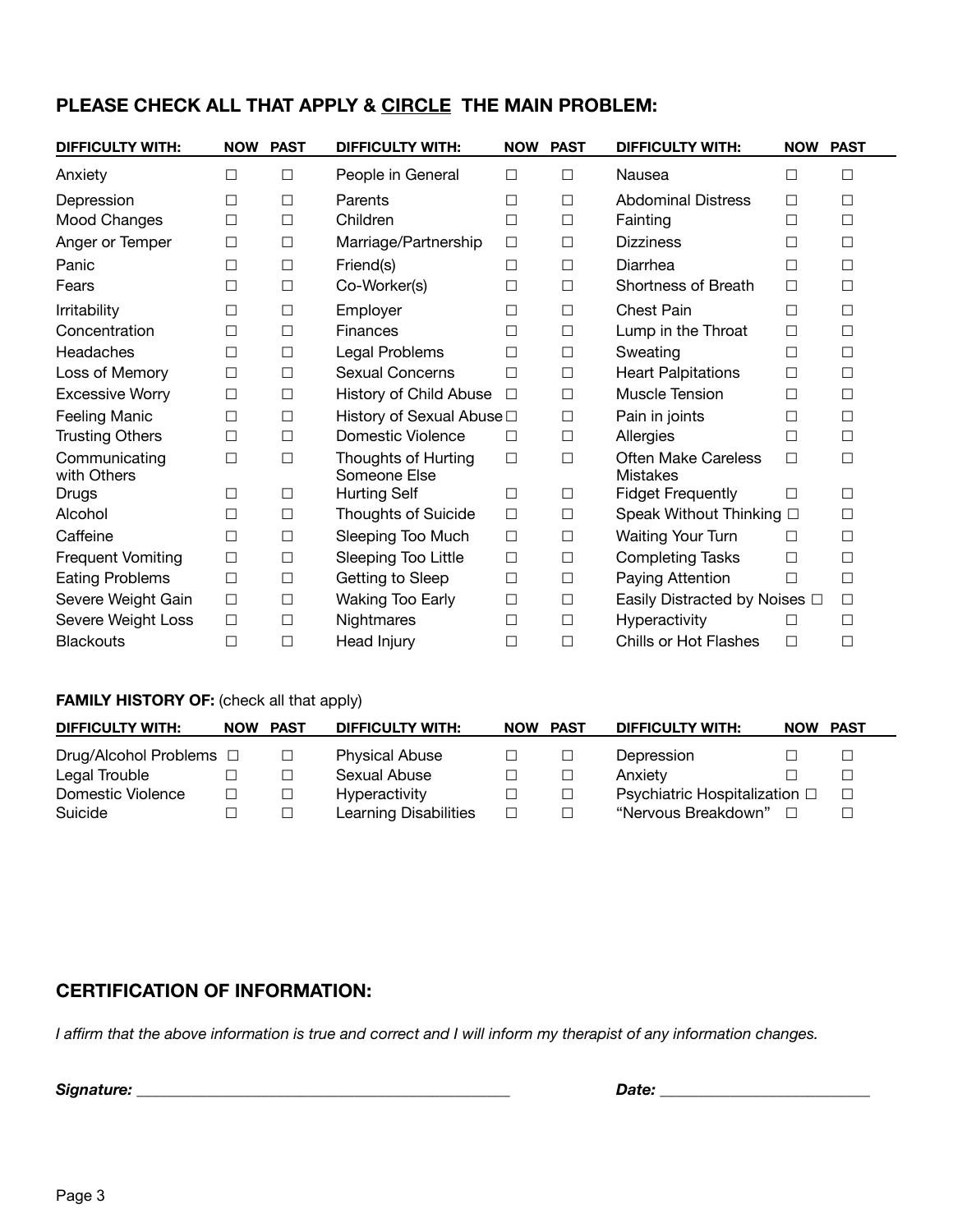

## **INFORMATION, AUTHORIZATION, and CONSENT TO TREATMENT**

Welcome to The Rapha House. We are very pleased that you selected our agency for your therapy, and we are sincerely looking forward to assisting you. This document is designed to inform you about what to expect from your therapist or group leader, policies regarding confidentiality, and emergencies. Although providing this document is part of an ethical obligation to our profession, more importantly, it is part of our commitment to you to keep you informed of every part of your therapeutic experience.

#### **Background Information, Theoretical Views, and Client Participation**

The Rapha House is a ministry offered by ChristChurch Presbyterian of Dalton, providing counseling in a faithbased context for individuals, couples, families, and groups. The staff consists of fully licensed counselors as well as licensed associate counselors working under the supervision of licensed counselors. The Rapha House's services are available to the community regardless of religious affiliation. You can find more information about staff members by viewing our website: [www.theraphahouse.org](http://www.theraphahouse.org).

We believe that as people become more aware and accepting of themselves, they are more capable of finding a sense of peace and contentment in their lives. However, self-awareness and self-acceptance are goals that may take a long time to achieve. Some clients need only a few sessions to achieve these goals, whereas others may require longer periods of time. As a client, you are in complete control, and you may end your relationship with your therapist/group leader at any point.

In order for therapy to be most successful, it is important for you to take an active role. This means working on the things you and your therapist talk about both during and between sessions. This also means avoiding any mind-altering substances like alcohol or non-prescription drugs for at least eight hours prior to your therapy sessions. Generally, the more of yourself you are willing to invest, the greater the return.

It is our policy to see clients who we believe have the capacity to resolve their problems with our assistance. It is our intention to empower you in your growth process to the degree that you are capable of facing life's challenges in the future without your therapist. We also do not believe in creating dependency or prolonging therapy if the therapeutic intervention does not seem to be helping. If this is the case, your therapist will direct you to other resources that can be of assistance to you. Your personal development is our priority. Our goal is to facilitate healing and growth, and we are committed to helping you in whatever way seems to produce maximum benefit.

In order to provide the most ethical standard of service to minors, The Rapha House Staff requires the parents or legal guardians to sign consent for counseling services. We consider it important that both parents of children are aware of services rendered and are in agreement for the child to receive counseling.

#### **Confidentiality and Records**

Your communications with your therapist will become part of a clinical record of treatment, and is referred to as Protected Health Information (PHI). Your PHI will be kept in a file stored in a locked cabinet in our locked therapists' offices or in a HIPAA compliant program. Additionally, your therapist will always keep everything you say to him/her completely confidential with the following exceptions: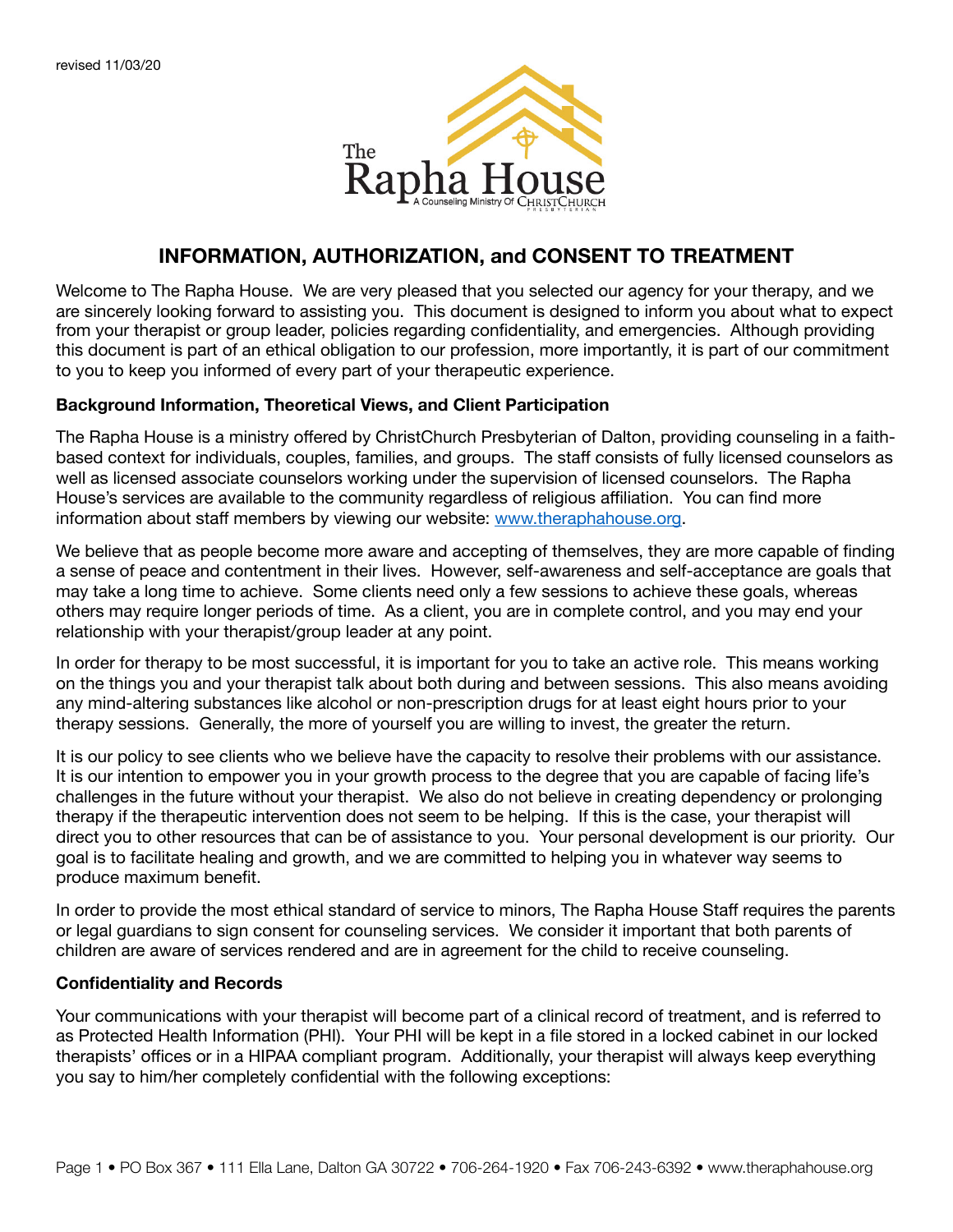- 1. You willingly sign a *Release of Information* form
- 2. Your therapist determines that you are a danger to yourself or to others
- 3. You disclose unreported information about the abuse, neglect or endangerment of a child, elderly person, or a disabled individual who may require protection
- 4. Your therapist is licensed at the Associate level and discusses case information with their supervisor
- 5. Your therapist is ordered by a judge to disclose information. In this case, your therapist's license does provide them the ability to uphold what is legally termed *privileged communication*. Privileged communication is your right as a client to have a confidential relationship with a counselor.

Please note that in couple's counseling, your therapist does not agree to keep secrets. Information revealed in any context may be discussed with either partner.

#### **Structure and Cost of Sessions**

At The Rapha House, therapist's fees may be billed to your insurance company at the contracted rate. For those not using insurance, speak to your therapist about their self-pay rate. Fees are based on a session lasting 45-50 minutes. There may be additional fees for sessions lasting longer than one hour, telephone calls lasting over five minutes, and meetings necessary for your therapist to attend as part of your treatment. If a lower fee is needed this will be determined with your counselor in the initial session. The fee or co-pay for each session will be due at the conclusion of the session. There will be a \$25 fee for any returned checks. Should the fee not be paid for three sessions, no further sessions will be scheduled until the balance is paid, unless you have discussed this issue and worked out an agreement with your counselor.

Insurance companies have various requirements to certain plans. It is your responsibility to find out your insurance company's policies. Not all of our counselors accept insurance benefits. However, if you are able to use insurance benefits with your counselor, they may agree to file insurance claims on your behalf. *Your signature on this consent serves as a consent for your counselor to release the necessary information for the insurance company to process your claim.*

#### **Cancellation Policy**

In the event that you are unable to keep an appointment, you must notify your therapist at least 24 hours in advance. If that notice is not received, you will be financially responsible for the session you missed. Insurance companies do not reimburse for missed sessions. If you "no-show" for the appointment without calling, you will be charged your regular fee, with the exception of extreme circumstances on a case-by-case basis. Due to the high number of clients that are on the waiting list, it is our policy to terminate treatment if current clients "no show" for three sessions during the course of treatment. If this happens and your therapist has to end your treatment, you will be allowed to go back on that therapist's waiting list at the next available scheduling.

#### **In Case of an Emergency**

The Rapha House is considered to be an outpatient facility, and we are set up to accommodate individuals who are reasonably safe and resourceful. We are not available at all times. If at any time this does not feel like sufficient support, please inform your therapist, and they can discuss additional resources or refer you to a therapist or clinic with 24-hour availability. Generally, your therapist will return telephone calls within 24-28 hours. If you have a mental health emergency, please access one of the following resources:

• Call Georgia Crisis & Access Line: 800-715-4225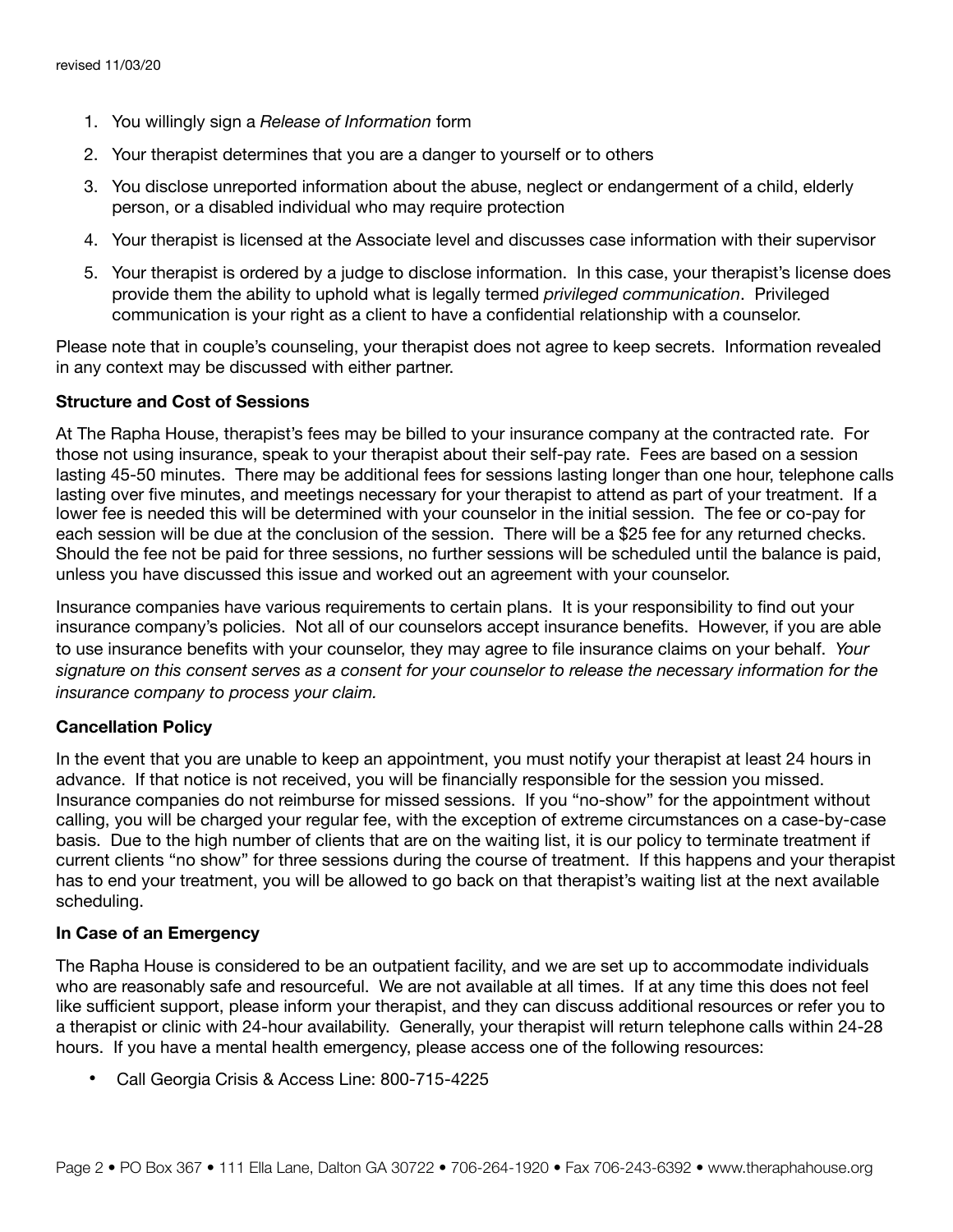- Call Hamilton Medical Center, 706-272-6000 or your local hospital
- Call 911
- Go to your nearest emergency department

#### **Professional Relationship**

Psychotherapy is a professional service we will provide to you. Because of the nature of therapy, your relationship with your therapist has to be different from most relationships. It may differ in how long it lasts, the objectives, or the topics discussed. It must also be limited to only the relationship of therapist and client. If you and your therapist were to interact in any other ways, you would then have a *dual relationship*, which could prove to be harmful to you in the long run. Dual relationship is considered unethical in the mental health profession. It can set up conflicts between the therapist's interests and the client's interests, and then the client's interests might not be put first. In order to offer all clients the best care, your therapist's judgment needs to be unselfish and purely focused on your needs. This is why your relationship with your therapist must remain professional in nature.

Additionally, there are important differences between therapy and friendship. Friends may see your position only from their personal viewpoints and experiences. Friends may want to find quick and easy solutions to your problems so that they can feel helpful. These short-term solutions may not be in your long-term best interest. Friends do not usually follow up on their advice to see whether it was useful. They may need to have you do what they advise. A therapist offers you choices and helps you choose what is best for you. A therapist helps you learn how to solve problems and make better decisions. A therapist's responses to your situation are based on tested theories and methods of change.

You should also know that therapists are required to keep the identity of their clients confidential. As much as your therapist would like to address you in public, for your confidentiality, he or she will not address you unless you speak to them first. Your therapist also must decline any invitation to attend gatherings with your family or friends. Lastly, when your therapy is completed, your therapist will not be able to be a friend to you like your other friends. In summary, it is the duty of your therapist to always maintain a professional role. Please know that these guidelines are not meant to be discourteous, they are for your long-term protection.

### **Statement Regarding Ethics, Client Welfare and Safety**

The Rapha House assures you that services will be rendered in a professional manner consistent with the American Counseling Association and/or the American Association for Marriage and Family Therapy. If you feel that your therapist is not performing in an ethical or professional manner, we ask that you please let them know immediately. If the two of you are unable to resolve your concern, please contact the Director of The Rapha House.

Due to the very nature of psychotherapy, as much as we would like to guarantee specific results regarding your therapeutic goals, we are unable to do so. Your therapist, and your participation in the counseling process can achieve the best possible results. Be aware that changes made in therapy may affect other people in your life. For example, an increase in your assertiveness may not always be welcomed by others. It is our intention to help you manage changes in your interpersonal relationships as they arise, but it is important for you to be aware of this.

At times, people find that they feel somewhat worse when they first start therapy before they begin to feel better. This may occur as you begin discussing certain sensitive areas of your life. However, a topic usually is not sensitive unless it needs attention. Therefore, discovering the discomfort is actually considered progress. When you and your therapist are able to target your specific treatment needs and the particular methods that work best for you, help is generally on the way.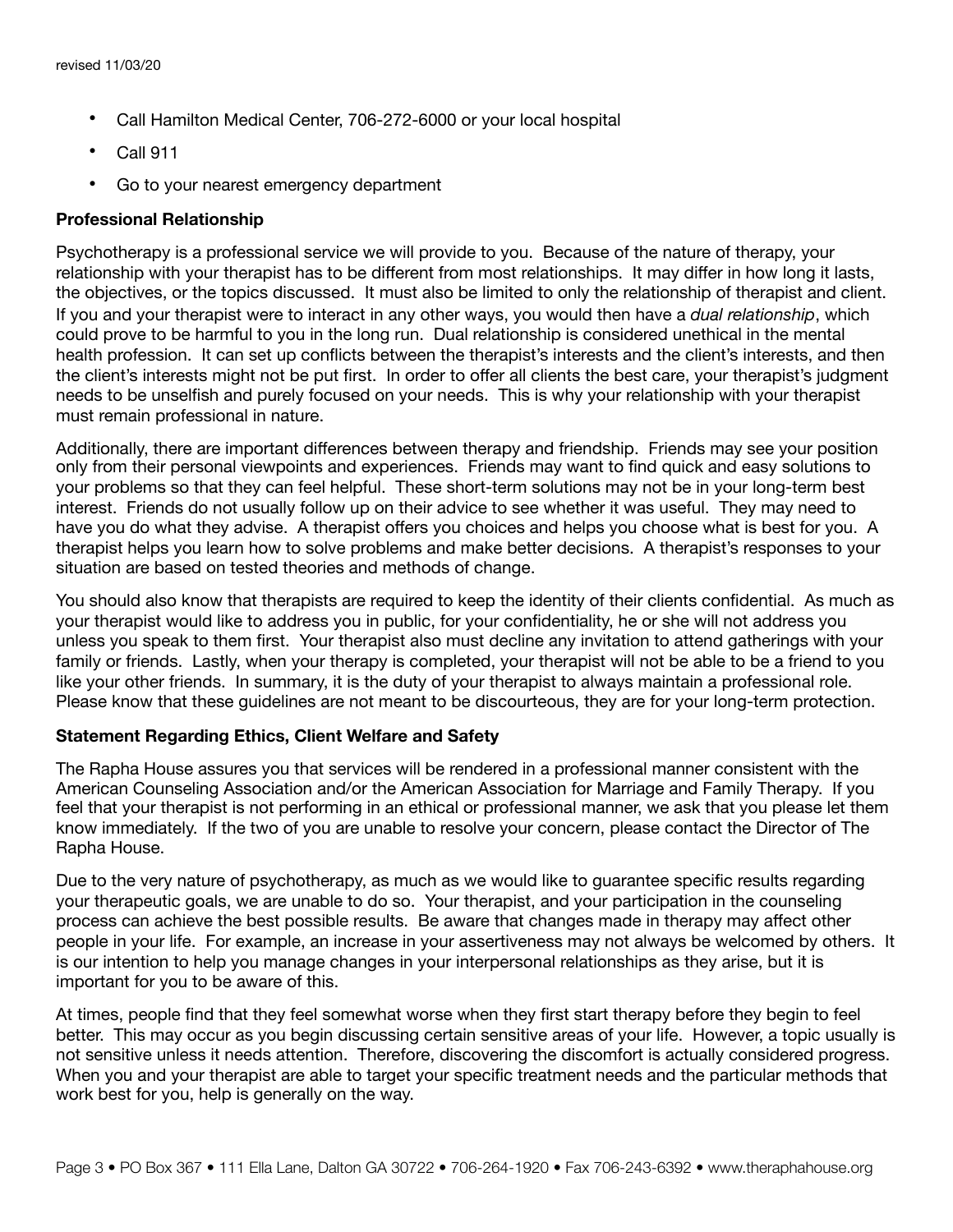#### **Technology Statement**

In our ever-changing technological society, there are several ways we could communicate or follow each other electronically. It is of the utmost importance that we maintain your confidentiality, respect your boundaries, and ascertain that your relationship with your therapist remains therapeutic and professional. These are our policies:

- *Cell phones, text messaging, and email* are not secure means of communication and could compromise your confidentiality. Please discuss your preferences for calls, texts, and emails. We prefer to use these methods of communication strictly for brief topics such as appointment arrangements. Please do not bring up any therapeutic content to prevent your confidentiality. You need to know that we are required to keep a copy of all communications as part of your clinical record.
- *Social media* (facebook, Instagram, pinterest, linkedin, etc) are not platforms that we use with clients because it could compromise your confidentiality. The Rapha House has a business facebook page and you are welcome to follow us on this page. Please do so only if you are comfortable with the general public being aware of the fact that your name is attached to The Rapha House. If you would like to follow us on facebook, you might consider using an alias to keep your connection with us confidential. That is entirely your decision.
- *Google, etc*.; It is our policy not to search for clients on any search engine. We respect your privacy and allow you to share information about yourself to your therapist as you feel appropriate.

#### **TeleMental Health**

TeleMental Health or telehealth is defined by the Georgia Code 135-11-.01 as a "mode of delivering services via technology-assisted media, such as but not limited to a telephone, video, internet, smartphone, tablet, PC desktop system or other electronic means using appropriate encryption technology for electronic health information. TeleMental Health facilitates client self-management and support for clients and includes synchronous interactions and asynchronous store and forward transfers."

The Rapha House counselors use video conferencing platforms that are encrypted to the federal standard, are HIPAA compliant, and have signed a HIPAA Business Associate Agreement (BAA). This will keep our interaction secure and confidential. We strongly suggest you only communicate through a device that you know is safe (e.g. has a firewall, anti-virus software installed, is password protected, not accessing the internet through a public wireless network).

There are procedures that need to be in place specific to telemental health services. These are for your safety in case of emergency.

- If you are having suicidal or homicidal thoughts, experiencing psychotic symptoms, or in a crisis that we cannot solve remotely, it may be determined that you need a higher level of care than telemental health services can provide.
- The name of an emergency contact person is required if we need to contact them on your behalf in a life-threatening emergency. Please verify with that person that they are willing and able to go to your location in the event of an emergency. *Your signature at the end of this document indicates that you understand this person will only be contacted in the event of an extreme circumstance*.
- Name: The contract of the contract of the Phone:  $\blacksquare$
- You agree to provide the address where you are at the beginning of every telemental health session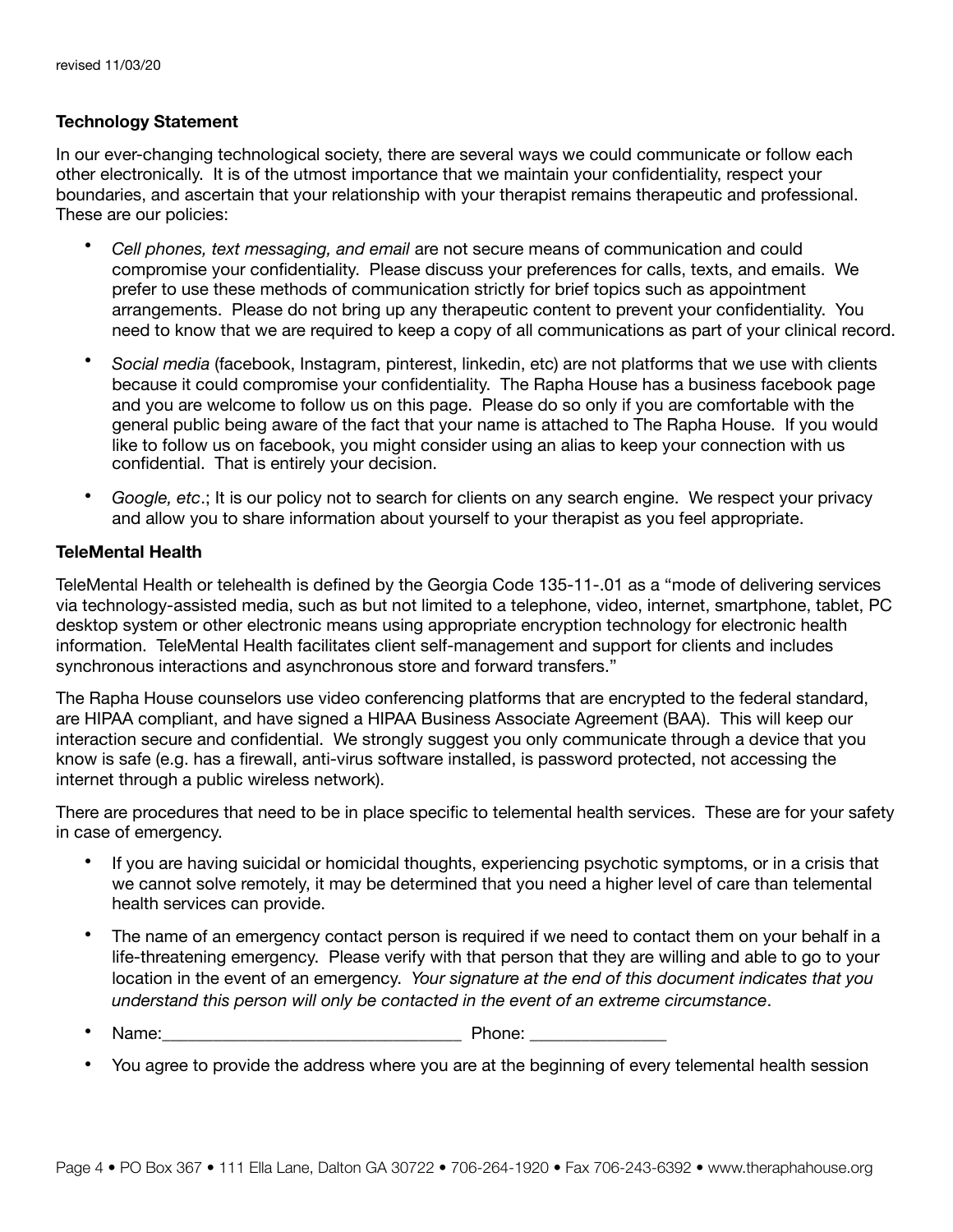- You agree to provide the nearest mental health hospital to your primary location that you prefer to go in the event of a mental health emergency. Please list this hospital and number:
- Hospital: \_\_\_\_\_\_\_\_\_\_\_\_\_\_\_\_\_\_\_\_\_\_\_\_\_\_\_\_\_\_\_ Phone: \_\_\_\_\_\_\_\_\_\_\_\_\_\_\_\_\_

If there happens to be a technological failure, the most reliable backup plan is to contact one another by telephone. Please have your phone with you. If we get disconnected from a video session, end and restart the session. If we are unable to reconnect within ten minutes, please call back.

Telemental health services come with limitations and they should not be viewed as a complete substitute for therapy in the office. It is an alternative form of therapy, and there is a risk of misunderstanding one another when communication lacks visual or auditory cues. For example, if video quality is lacking, the counselor may not see the tear in your eye. Or if audio quality is lacking the counselor might not hear the crack in your voice that could easily be picked up if you were in the office.

#### **Agreement to Enter into a Therapeutic Relationship**

Your signature indicates that you have read and understood the content of this document, and you agree to the policies of your relationship with your therapist or group leader. This authorizes your therapist/group leader to begin treatment with you.

- **Video Conferencing**
- $\frac{1}{2}$   $\frac{1}{2}$  per session
- \_\_\_\_\_ Insurance (*contracted rate which may include copays/co-insurance*)
- \_\_\_\_\_ Financial grants, (*i.e. church, employer or, PS Scholarship*)

Client/Parent/Guardian Signature: \_\_\_\_\_\_\_\_\_\_\_\_\_\_\_\_\_\_\_\_\_\_\_\_\_\_\_\_\_\_\_\_\_\_\_\_\_ Date \_\_\_\_\_\_\_\_\_\_\_\_\_\_\_\_

Client/Parent/Guardian Signature: \_\_\_\_\_\_\_\_\_\_\_\_\_\_\_\_\_\_\_\_\_\_\_\_\_\_\_\_\_\_\_\_\_\_\_\_\_ Date \_\_\_\_\_\_\_\_\_\_\_\_\_\_\_\_

The signature of the therapist indicates that he/she has discussed this form with you and has answered any questions you have.

| $-1$<br>---- |
|--------------|
|              |